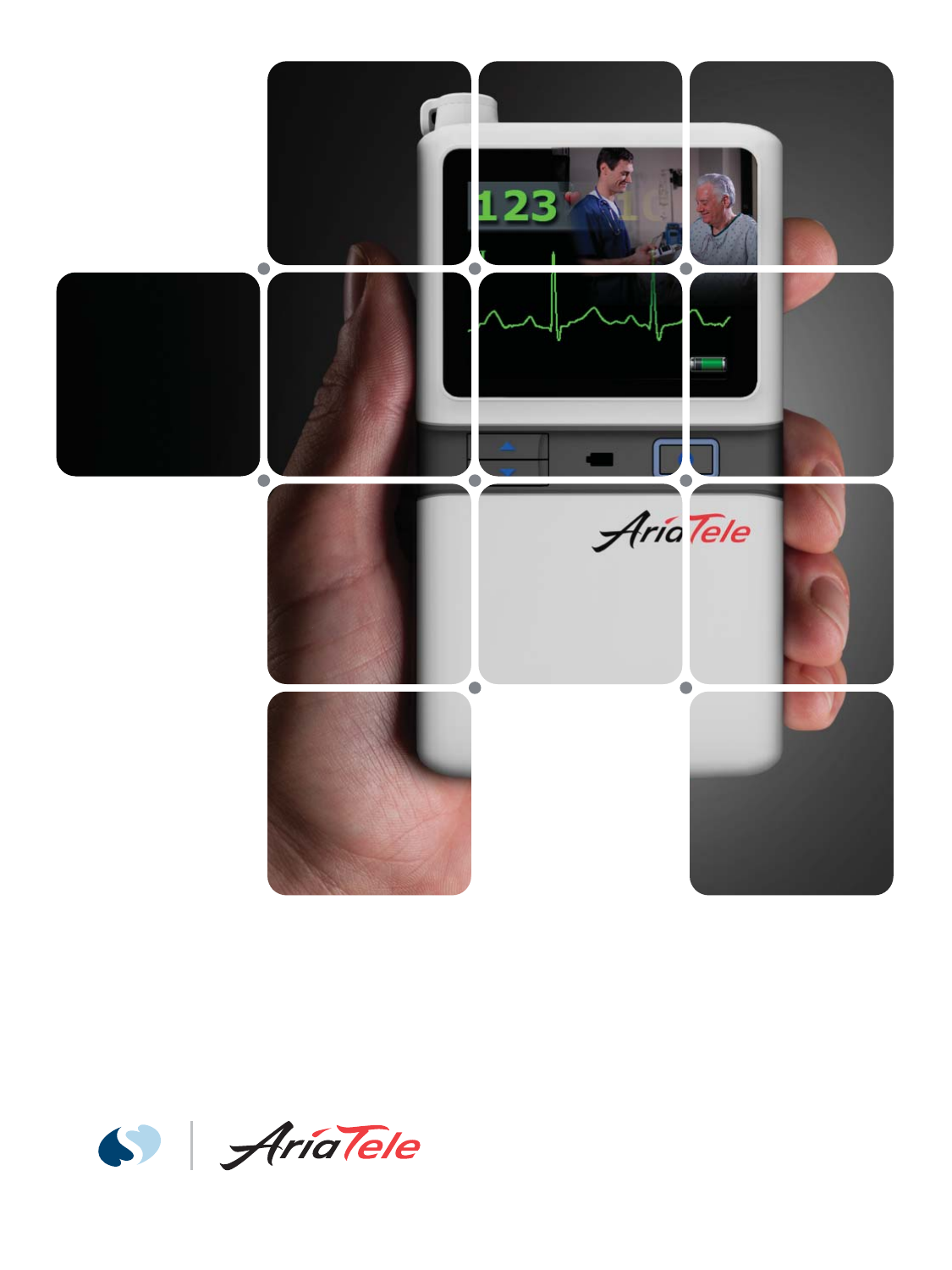



## Introducing AriaTele<sup>™</sup>: A picture of confidence.

Spacelabs pioneered medical telemetry by monitoring the vital signs of NASA's orbiting astronauts, and was first to introduce this technology to hospitals.

Now Spacelabs is taking telemetry to another level – with a new, high performance transmitter that allows you to immediately confirm signal quality and rhythm without leaving your patient. In turn, patients can be reassured by your self-reliance in immediately making your assessment while at their side.

How do you describe the confidence you feel in knowing that you are providing the highest level of care? There's a name for that – AriaTele.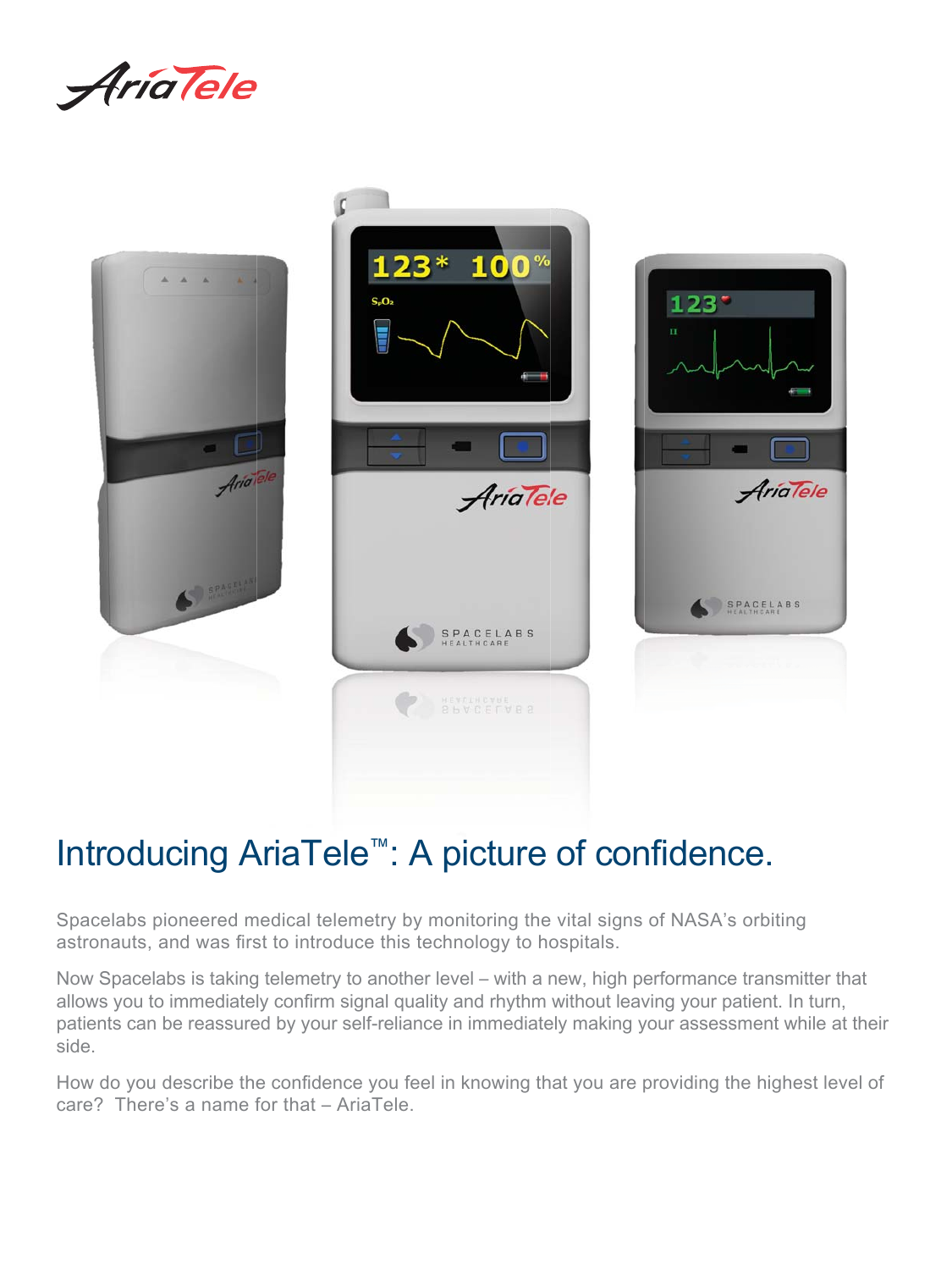# MODERN TELEMETRY

#### FOCUSED

The **AriaTele ECG** is ideal for those focused on the basics or on expanding a current non-display telemetry system while maintaining existing workflow. AriaTele is compatible with existing Spacelabs Ultraview receivers, antenna systems and central monitors for the ultimate in upgradability.

#### ICONIC

AriaTele ECG & SpO2 with Display delivers the most comprehensive picture of patient status. View your patient's SpO2 pulse waveform and ECG in large, quick-read graphics on the transmitter's large color display. Signal quality and battery level icons provide operational peace of mind.

#### LEADING

Using the up/down arrows on AriaTele ECG with Display you can view four leads of ECG – lead by lead – plus heart rate. A battery level indicator completes the picture.

#### SLEEK

AriaTele transmitters are easy to hold and provide superb patient comfort. The modern, attractive appearance is indicative of its advanced design.

#### INVENTIVE

After pioneering medical telemetry by monitoring the vital signs of orbiting Gemini and Apollo astronauts, Spacelabs again made history by introducing its technology to hospitals, thereby changing the course of patient monitoring.



AriaTele Height: 132 mm Width: 75 mm Depth: 22 mm Weight: 200 g







#### ADAPTIVE

Waterproof to IPX7, the housing and controls protect and ensure continuous reliability in the hospital setting. Powered by AA alkaline batteries for longer life and lower cost of operation, AriaTele is also compatible with eco-conscious NiMH rechargeable batteries.

#### CLEVER

The lead wire "grouper" enhances comfort by simplifying the routing of leads through a patient's gown to the transmitter. Amber lead fault indicators on the front of the AriaTele immediately indicate a disconnected lead wire or bad electrode contact. Pretty smart.